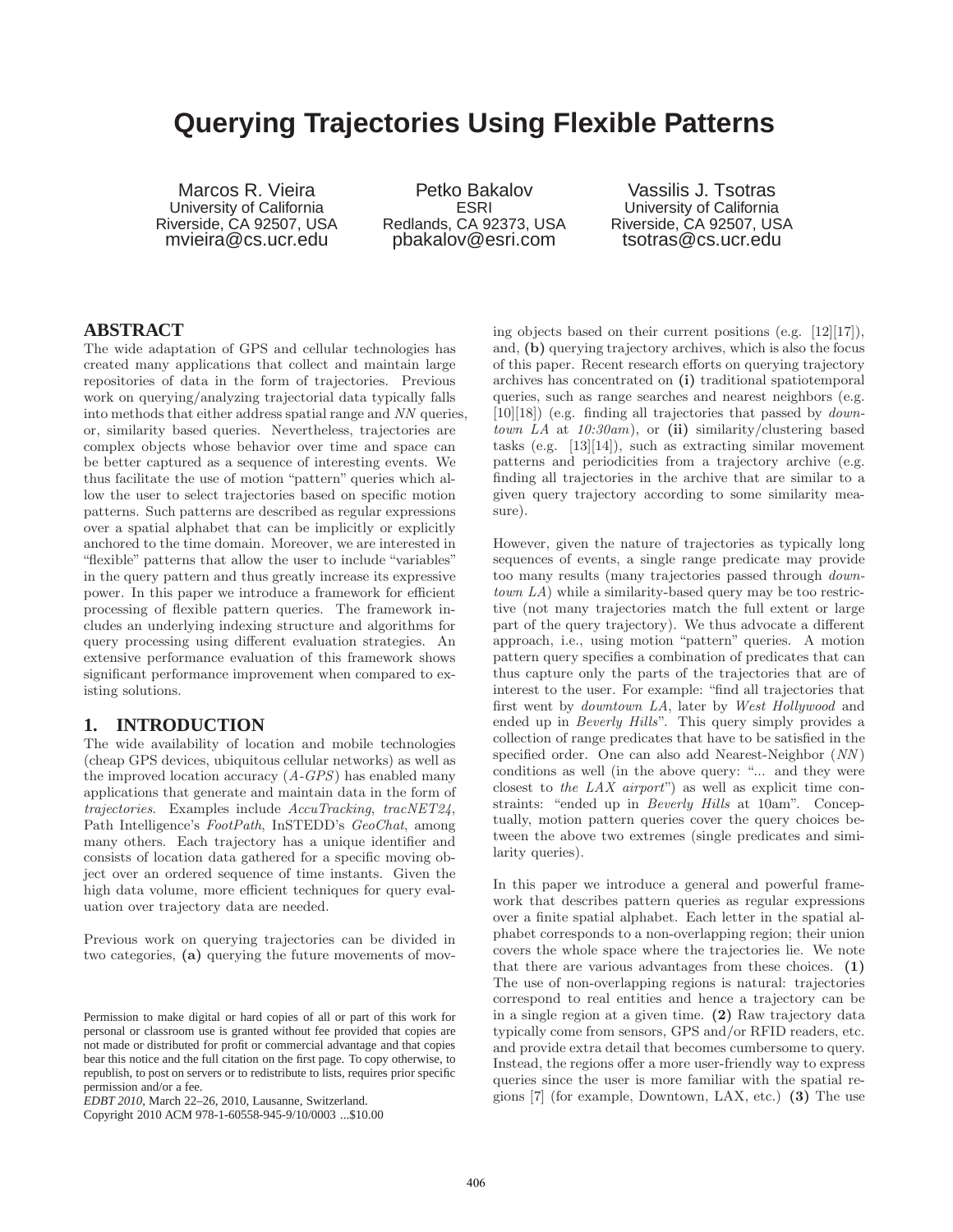of spatial regions allows high-level summarization/filtering of the trajectories. The region description of a trajectory is much smaller, leading to faster query processing (while the raw data is still kept if more detail is needed). (4) This enables easy and effective indexing; it further enables the use of alternative evaluation algorithms (joins among inverted indexes, pattern matching, NFAs). (5) The region alphabet facilitates querying by regular expressions as a query language: the user can now describe complex queries over paths using this fixed alphabet.

This work is part of a larger prototype we are building for querying trajectories using regions. This system uses a hierarchical region alphabet, where the user has the ability to define queries with finer alphabet granularity (*zoom in*) for the portions of greater interest and higher granularity (*zoom out*) elsewhere. Through a GUI the user specifies a pattern query by selecting regions (using various levels of the hierarchy); this query is automatically translated into a regular expression over the finest region granularity and then executed. This paper describes the query engine of our prototype, i.e., how queries are executed at the finer granularity. Hence in the rest we assume that all query regions are at the same (finer) granularity. This finer granularity is chosen by and depends on the application needs.

Our framework further allows the use of *variables* within the pattern query. We term these *variable*-enabled queries as "flexible" patterns as they lead to a very powerful way to query the trajectory archive. Moreover, in our framework, the *fixed* and/or *variable* spatial predicates can express explicit temporal constraints ("between 10 a.m. and 11 a.m.") and/or implicit temporal ordering between them ("anytime later"). Queries can also include "numerical" conditions (nearest neighbors and their variants) over the duration of the trajectory. Using this general and powerful querying framework the user can "focus" only on the portions/events in a trajectory's lifetime that are of interest.

Novel methods are needed to efficiently process such complex queries over large trajectory repositories. We propose two query evaluation algorithms which first concentrate on trajectories that "satisfy" the fixed predicates specified in the query. As such, they prune effectively large portions of the repository that cannot lead to query answers. The first proposed algorithm uses the merge-join paradigm over the lists of trajectories associated with the query predicates. The second algorithm is based on a dynamic programming technique that finds subsequence matches between the trajectory representations and the query pattern. Efficient techniques are then used for the evaluation of the remaining *variable* predicates.

We note that patterns as effective ways to query have been examined in the past. [19][21] examine patterns over time series while [2] over event streams. Trajectories differ since they have both spatial and temporal behavior. In spatiotemporal databases patterns have been examined in [5][6][9][20]; as detailed in the related work section, these approaches either concentrate on language/modeling related issues, provide less query support (e.g. no temporal and/or numerical constraints) and have less efficient/general evaluation methods.

To summarize, the contributions of this paper are the following: (1) we define a simple yet powerful framework using a query language based on regular expressions; (2) we allow patterns to contain variables over the query space regions; (3) using lightweight index structures that can be easily implemented in most commercial DBMS nowadays, we propose two efficient evaluation algorithms; (4) finally, we present an extensive experimental evaluation of the proposed techniques against two other methods that we *extended* and implemented in our framework: a NFA-based method [2] and a *KMP*-based approach [5]. It should be noted that none of the (original) previous approaches can evaluate our proposed pattern query language. The experimental results reveal that the proposed evaluation framework achieves always better query performance over modified existing solutions, making our framework a very robust approach for querying and analyzing very large trajectory repositories.

The remainder of the paper is organized as follows: Section 2 discusses the related work; Section 3 provides the basic definitions and formal description of the spatiotemporal query language; The proposed framework is described in details in Section 4 and its experimental evaluation appears in Section 5; Section 6 concludes the paper.

# **2. RELATED WORK**

Single predicate queries (Range and *NN* queries) for trajectory data have been well studied in the past (e.g. [18][23]). To make the evaluation process more efficient, the query predicates are typically evaluated utilizing hierarchical spatiotemporal indexing structures [10]. Most structures use the concept of Minimum Bounding Regions (MBR) to approximate the trajectories, which are then indexed using traditional spatial access methods, like the MVR-tree [22]. These solutions, however, are focused only on single predicate queries. None of them can be used for efficient evaluation of flexible pattern queries with multiple predicates. Moreover, our work is different than (and orthogonal to) approaches like [15], that can handle many single but independent predicates. In our case, all predicates appear in the same query and should all be satisfied by each trajectory in the result set. Similarity search among trajectories has been also been well studied. Work in this area focuses on the use of different distance metrics to measure the similarity between trajectories. Examples include [3][4].

Pattern queries have been used in the past for querying time-series using SQL-like query language [19][21], or event streams using a NFA-based evaluation method [2]; however, the environment in these works is different than the trajectories considered here. For moving object data, patterns have been examined in the context of query language and modeling issues [6][16][20] as well as query evaluation algorithms [9][5]. In [9] we examined incremental ranking algorithms in the case of simple spatiotemporal pattern queries. Those queries consist of range and *NN* predicates specified using only *fixed* regions. Our work differs in that we provide a more general and powerful query framework where queries can involve both fixed and *variable* regions as well as regular expression structures (repetitions, negations, optional structures, etc) and explicit ordering of the predicates along the temporal axis.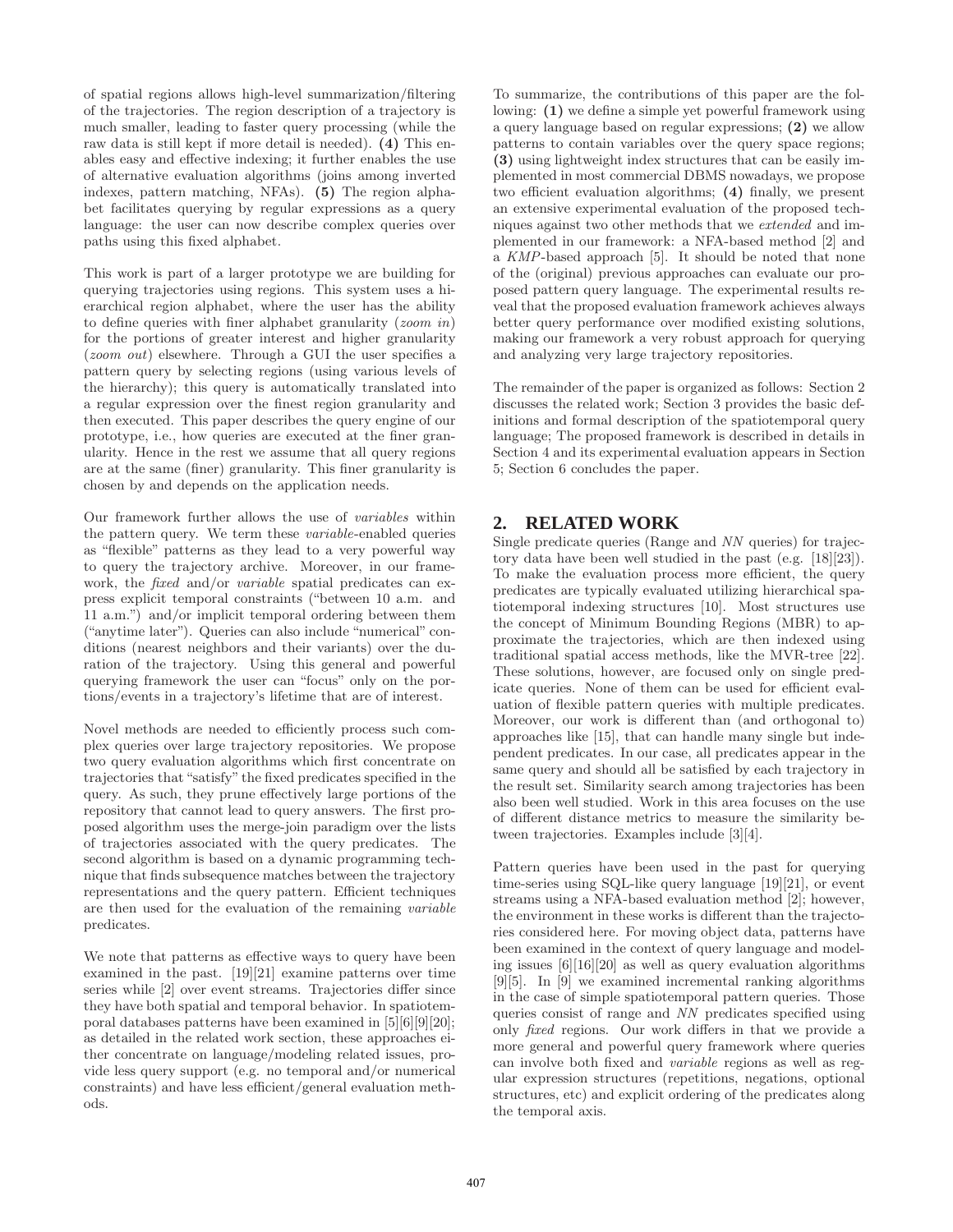In [5], a *KMP*-based algorithm [11] is used to process patterns. This work, however, focuses only on range spatial predicates and cannot handle *explicit* and *implicit* temporal ordering of the predicates. Furthermore, this approach on evaluating patterns is effectively reduced to a sequential scanning over the list of trajectories stored in the repository: each trajectory is checked individually, which becomes prohibitive for large trajectory archives.

## **3. THE QUERY LANGUAGE**

We assume that a trajectory  $T_{id}$  of a moving object is stored as a sequence of w pairs  $\{(ls_1, ts_1), \ldots (ls_w, ts_w)\}\$ , where  $ts_i$ is a timestamp and  $ls<sub>i</sub>$  is the object location recorded at  $ts<sub>i</sub>$  $(ls_i \in \mathbb{R}^d, \; ts_i \in \mathbb{N}, \; ts_{i-1} < ts_i, \; \text{and} \; 0 < i \leq w).$  Such raw data is collected from the application and stored in the repository. Typically, monitored objects report their position to the data collection device using data packets containing their identifier id  $(T_{id})$ , current location  $ls_i$  and times $tanh\ ts_i$ . Depending on the application, objects may report continuously or simply when they change their location. We further assume that the spatial domain is partitioned to a fixed set  $\Sigma$  of non-overlapping regions. Regions correspond to areas of interest (e.g. *school districts*, *airports*, *city malls*, etc.) and form the alphabet used in our query pattern specification. In the following we use capital letters to represent the region alphabet,  $\Sigma = \{A, B, C, ...\}$ .

A general pattern query  $\mathcal{Q} = (\mathcal{S} \cup \mathcal{D})$  consists of a sequential pattern  $S$  and (possibly) a set of constraints  $D$ . Here  $S$  corresponds to a sequence of spatial predicates, specified using regions from  $\Sigma$ , while  $\mathcal D$  represents a collection of distance functions (e.g. *NN* and their variations) that may contain regions defined in  $S$ . A trajectory matches the pattern query  $Q$  if it satisfies both  $S$  and  $D$ . We first describe how a pattern  $\mathcal S$  is formed and then elaborate on the distance constraints  $\mathcal{D}$ . In particular, a pattern  $\mathcal S$  is expressed as a path expression of an arbitrary number of spatiotemporal predicates P:

$$
\mathcal{S} \rightarrow \mathcal{S}.\mathcal{S} \mid P \mid !P \mid P^{\#} \mid ?^+ \mid ?^*
$$

here "!" defines the negation operator, "#" the optional modifier, "<sup>+</sup>" the one or more repetition modifier, "\*" the zero or more repetition modifier, and "?" the wildcard. The sequence of predicates in  $S$  is defined recursively by  $S.S$  where the sequencer "." appears between every spatiotemporal predicate  $P$  in  $\mathcal{S}$ .

Each spatiotemporal predicate  $P_i \in \mathcal{S}$  is defined by a triplet  $P_i = \langle op_i, \mathcal{R}_i, [int_i]\rangle$ . Here  $\mathcal{R}_i$  corresponds to a predefined spatial region or a *variable*, i.e.,  $\mathcal{R}_i \in \Sigma \cup \Gamma$  (where  $\Gamma$  is the set of variables, to be discussed later). The operator  $op_i$  describes the topological relationship that a trajectory and the spatial region must satisfy over the (optional) time interval  $int_i$ .

In particular, we use the topological relationships described in [6]; examples of such operators are the relations *Equal*, *Inside, Touch, Meet, among others.* Given a trajectory  $T_i$ and a region  $\mathcal{R}_i$ , the operator  $op_i$  returns a boolean value  $\mathbb{B} \equiv \{true, false\}$  whether the trajectory  $T_j$  and the region  $\mathcal{R}_i$  satisfy the topological relationship  $op_i$  (e.g., an *Inside* operator will be *true* if the trajectory was sometime inside

region  $\mathcal{R}_i$  during time interval *int<sub>i</sub>*). For simplicity in the following we assume that the spatial operator is set to *Inside* and it is thus omitted from the query examples.

Within the pattern  $S$ , the wild-card "?" is used to specify "don't care" parts in a trajectory's lifetime and can be of two types: (i) "?<sup>+</sup>": one or more occurrences of any region predicate (e.g.  $P_i$ .?<sup>+</sup>. $P_{i+1}$  implies that the predicate  $P_{i+1}$  is satisfied after predicate  $P_i$  with one or more regions visited between them); or, (ii) "?\*": zero or more occurrences of any region visit (e.g.  $P_i$ .?\*. $P_{i+1}$  which implies that the predicate  $P_{i+1}$  can be satisfied any time after predicate  $P_i$ ).

A predefined region (i.e.,  $\mathcal{R}_i \in \Sigma$ ) is explicitly specified by the user in the query predicate (e.g. "the convention center"). In contrary, a *variable* denotes an arbitrary region and it is denoted by a lowercase letter preceded by the "@" symbol (e.g. "@x"). A variable region is defined using symbols in Γ, where  $\Gamma = \{@a, @b, @c, ...\}$ . Unless otherwise specified, a *variable* takes a single value (instance) from  $\Sigma$  (e.g.  $@a=C$ ); however, in general, one can also specify the possible values of a *variable* as a subset of Σ (e.g., "any city district with museums"). Conceptually, *variables* work as placeholders for explicit spatial regions and can become instantiated (bound to a specific region) during the query evaluation in a process similar to unification in logical programming.

Moreover, the same *variable* " $@x"$  can appear in several different predicates of pattern  $S$ , referencing to the same region everywhere it occurs. This is useful for specifying complex queries that involve revisiting the same region many times. For example, a query like " $@x.^$ ".  $B.@x$ " finds trajectories that started from some region (denoted by variable " $\mathcal{Q}x$ ") , then at some point passed by region B and immediately after they visited the same region they started from. Note that for our purposes, wild-card "?" is also considered a variable; however it refers to any region (and not necessarily the same region if it occurs multiple times within a pattern).

Finally, a predicate  $P_i$  may include an explicit temporal constraint  $int_i$  in the form of an interval, which implies that the spatial relationship  $op_i$  between a trajectory and region  $\mathcal{R}_i$ should be satisfied in the specified time interval  $int_i$  (e.g. "passed by area B between 10am and 11am"). If the temporal constraint is missing, we assume that the spatial relationship can be satisfied any time in the duration of a trajectory. For simplicity we assume that if two predicates  $P_i, P_j$  occur within pattern S (where  $i < j$ ) and have temporal constraints  $int_i, int_j$ , then these intervals do not overlap and  $int_i$  occurs before  $int_i$  on the time axis.

Spatiotemporal predicates however cannot answer queries with constraints (for example, "best-fit" type of queries – like NN and the related – that find trajectories which best match a specified pattern). This is because topological predicates are binary and thus cannot capture distance based properties of the trajectories. The optional  $\mathcal D$  part of a general query Q is thus used to describe distance-based or other constraints among the *variables* used in the S part. A simple kind of constraint can involve comparisons among the used variables (e.g.,  $@x!=@y$ ). More interesting is the distancebased constraint which have the form  $(AGGR(d_1, d_2, \ldots); \theta)$ and is described below.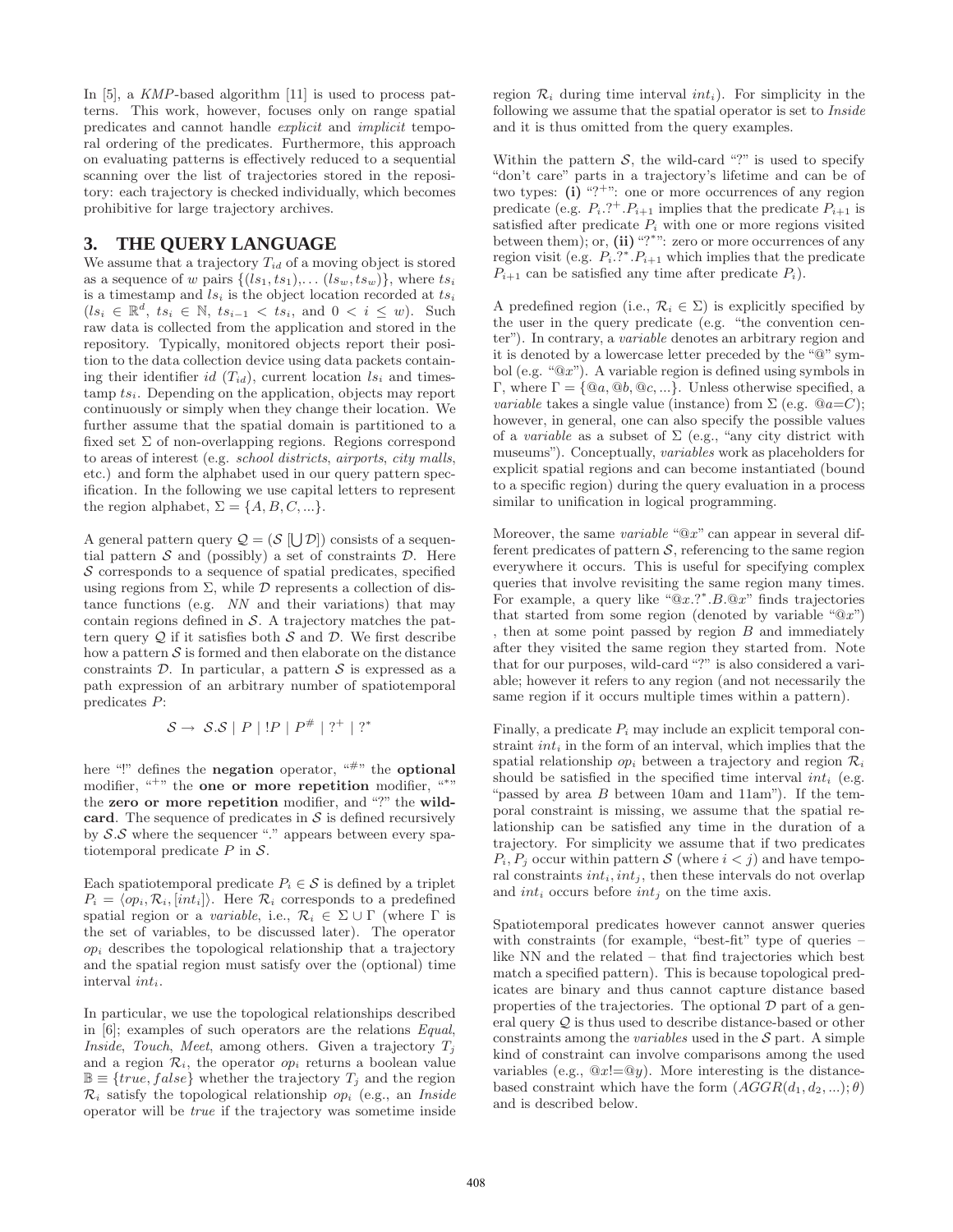For simplicity in the following we assume Euclidean distance  $(L_2)$  but other distances, like *Manhattan*  $(L_1)$ , *Infinity*  $(L_{\infty})$ , among others, can also be used. Consider for example a  $Q$  query whose pattern S contains three *variables*  $@x$ ,  $@y$ ,  $\alpha z$ , i.e.,  $S \equiv A.?^* . B. \mathbb{Q}x. \mathbb{Q}y. C. ?^* . \mathbb{Q}z$ . Among the trajectories that satisfy  $S$ , the user may specify that in addition, the sum of the distance between regions  $@x$  and  $@y$  and the distance between  $@z$  and a fixed region  $E$  is less than 100 feet. Hence  $\mathcal D$  contains a collection of distance terms  $d_1, d_2, \ldots$ , where term  $d_i$  represents the distance between two *variable* regions or between a *variable* region and a fixed one. In our example there are two distance terms:  $d_1 = d(\mathbb{Q}x, \mathbb{Q}y)$  and  $d_2 = d(\mathbb{Q}z, E).$ 

Distance terms need to be aggregated into a single numerical value using an aggregation function (depicted as AGGR in the formal definition of  $D$ ). In the previous example AGGR = *SUM*, but other aggregators like *AVG*, *SDEV*, *MIN*, *MAX*, etc., can also be used. The aggregated numerical score for each trajectory still needs to be mapped to a binary value so as to determine if the trajectory satisfies D. This is done by the  $\theta$  operator defined in  $\mathcal{D}$ . This operator can be a simple check function (using  $=$ ,  $\leq$  and others). In our example  $\theta$  corresponds to "< 100 feet" and returns true for all trajectories whose aggregate distance is less than 100 feet. It is also possible to use other  $\theta$  operators, e.g. *MIN*, *MAX*, *Top-k*, etc. In the previous example, if the  $\theta$  operator is changed to *Top-k*, the query will return true only for the trajectories with the *Top-k* aggregated distances. For simplicity of the description, in the remainder of this paper we use  $AGGR = SUM$  and  $\theta = MIN$  (which corresponds to a *NN* query).

The use of *variables* in describing both the topological predicates and the numerical conditions provides a very powerful language to query trajectories. To describe a query, the user can use fixed regions for the portions of the trajectory where the behavior should satisfy known (strict) requirements, and *variables* for portions where the exact behavior is not known (but can be described by a sequence of *variables* and the constraints between them). The ability to use the same *variable* many times in the query allows for revisiting areas, while the ability to refer to these *variables* in the distance functions allows for easy description of *NN* and related queries. It is exactly this "flexibility" allowed by the use of *variables* in selecting trajectories that led to the term "flexible pattern queries".

### **4. QUERY EVALUATION FRAMEWORK**

To simplify the presentation we first start with the evaluation of the spatial predicates for a pattern  $S$ . Later we extend the discussion to cover queries that in addition contain distance constraints D. Finally we present the incorporation of time constraints inside the query Q.

For simplicity we assume that the space is partitioned into 2-dimensional non-overlapping regions (Figure 1). To efficiently evaluate flexible pattern queries we will facilitate two lightweight index structures in the form of ordered lists, that are stored in addition to the raw trajectory data. There is one *region-list* per region and one *trajectory-list* per trajectory. The *region-list*  $\mathcal{L}_A$  of a given region  $\mathcal A$  acts as an inverted index that contains all trajectories that passed by



Figure 1: Region-based trajectory representation.

region A. Each entry in  $\mathcal{L}_A$  is a record that contains a trajectory identifier Tid, the time interval (*ts-entry*:*ts-exit*) during which the moving object was inside  $A$ , and a pointer to the *trajectory-list* of  $T_{id}$ . If a trajectory visits a given region  $A$ multiple times in different time intervals, we store a record for each visit. Records in a *region-list* are ordered first by the trajectory-id  $T_{id}$  and then by *ts-entry*. For example, in Figure 1 the *region-list* entry for the region D (D*owntown*) is  ${T_2(7, 9); T_2(21, 23); T_3(5, 10); \dots}.$ 

In order to fast prune trajectories that do not satisfy the query  $S$ , each trajectory is approximated by the sequence of regions it visited. A record in the *trajectory-list* of trajectory Tid contains the region and the time interval (*ts-entry*:*ts* $exit)$  during which this region was visited by  $T_i$ , ordered by *ts-entry*. In the above Figure 1 the *trajectory-list* entry for  $T_2$  is  $\{X(1,3); I(3,5); S(5,7); D(7,9); P(9,10); H(10,13);$  $B(13, 15); U(15, 18); M(18, 21); D(21, 23); H(23, 24); B(24,$ 25); M(25, 27)}. Note that records from a *region-list* index point to the corresponding records in a *trajectory-list* index. For example, the record  $T_2(21,23)$  in the *region-list*  $\mathcal{L}_D$ (D*owntown*) contains a pointer to the page in the *trajectorylist* of  $T_2$  that contains the corresponding record  $D(21,23)$ .

The only requirement for the region partitioning is that regions should be non-overlapping. In practice, there may be a difference between the regions presented to the user and what lists are created. In such scenarios we use uniform grid and overestimate a region by approximating it with the smallest collection of grid cells which completely encloses it. False positives may be generated from regions that do not completely fit the set of covering grid cells, however, they can be removed with a verification step using the original trajectory data. Finding the best grid granularity can be done by an optimization process which combines the number of grid cells and the total overestimated area into a single objective function. Moreover, instead of a uniform grid, one could facilitate instead a dynamic space partitioning structure (e.g. adaptive grid files, kdb-trees, among many others) that assigns grid cells sizes according to the data density. Then, dense areas will have more, finer cells which in return allow for better approximation of the regions and thus fewer false positives are generated.

For evaluating pattern queries we propose two different strategies. The *Index Join Pattern* (*IJP*) is based on a merge join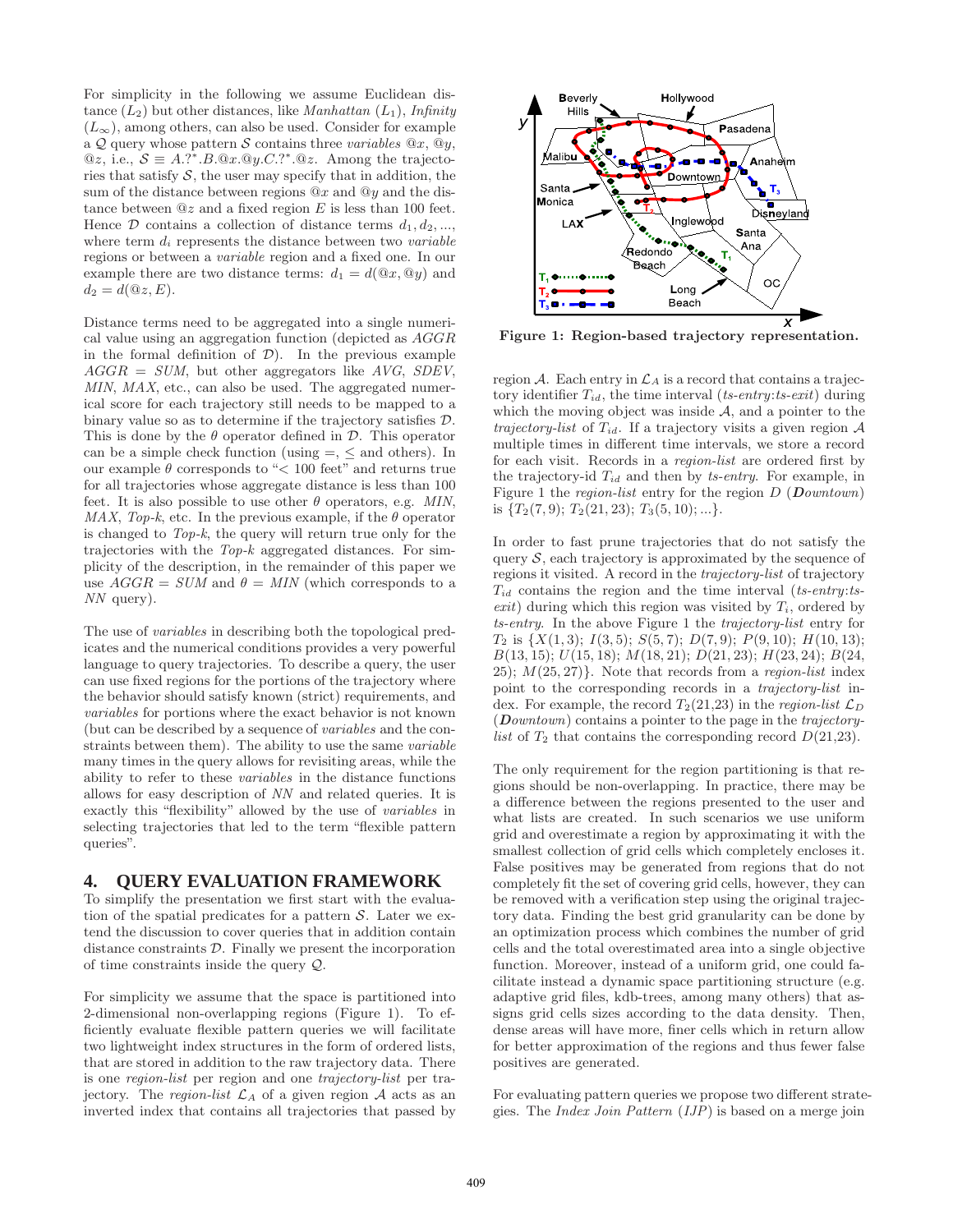operation performed over the *region-lists* corresponding to every fixed predicate in the query pattern S. The *Dynamic Programming Pattern* (*DPP*) performs subsequence matching between the query pattern  $S$  and the trajectory approximations stored as the *trajectory-lists*. Both algorithms use the same two indexing structures for pruning purposes, but in different ways: *IJP* uses the *region-lists* for pruning and the *trajectory-lists* for the variable binding; *DPP* uses mainly the *trajectory-lists* for the subsequence matching and performs an intersection-based pruning on the *region-lists*. Which algorithm would behave better will thus depend on the pruning capabilities provided by its main index; this in turn depends on the trajectory archive and the query characteristics.

# **4.1 The Index-Join Pattern Algorithm (IJP)**

#### *4.1.1 Spatial Predicate Evaluation*

We start with the case where the pattern  $S$  does not contain any explicit temporal constraints. In this scenario, the pattern specifies the order by which its predicates (whether fixed or variable) need to be satisfied. Assume  $S$  contains m predicates and let  $S_f$  denote the set of n fixed predicates, while  $S_v$  denotes the set of r variable predicates  $(m=n+r)$ . The evaluation of S with the *IJP* Algorithm can be divided in two steps: (i) the algorithm evaluates the set  $S_f$  using the *region-list* index to fast prune trajectories that do not qualify for the answer; (ii) then the collection of *candidate* trajectories is further refined by evaluating the set of  $S_v$ .

(i) Fixed predicate evaluation: All  $n$  fixed predicates in  $S_f$  can be evaluated *concurrently* using an operation similar to a "merge-join" among their *region-lists*  $\mathcal{L}_i, i \in 1..n$ . Records from these n lists are retrieved in sorted  $T_{id}$  order and then joined by their  $T_{id}$ 's. Records are pruned using the trajectory *ids* and the temporal intervals (*ts-entry*:*ts-exit*). In each list  $\mathcal{L}_i$  we keep a pointer  $p_i$  that points to the record currently considered for the join. This pointer scans the list starting from the top.

If the same region appears more than once in the pattern S, a separate pointer traversing that *region-list* is used for each region appearance in the pattern. For example, to process the pattern ?<sup>∗</sup> .M.D.M the *region-lists* of M and D are accessed using one pointer for *region-list*  $\mathcal{L}_D$  ( $p_D$ ) and two pointers for traversing *region-list*  $M$  ( $p_{M_1}$  and  $p_{M_2}$ ). If a trajectory-id Tid appears in all of the n *region-lists* involved in the query pattern, and their corresponding time intervals in all n *region-lists* satisfy the ordering of the predicates in  $S$ , this  $T_{id}$  is saved as a possible solution. The pseudo code is shown in Algorithm 1.

During the merge-join, there are cases where records from a *region-list* can be skipped, thus resulting in faster processing. For example, assume that predicate  $P_i \in \mathcal{S}$  (corresponding to the *region-list*  $\mathcal{L}_i$ ) is before predicate  $P_i \in \mathcal{S}$ (corresponding to  $\mathcal{L}_i$ ). Further assume that in list  $\mathcal{L}_i$  the current record considered for the join has trajectory identifier  $T_r$ , while in list  $\mathcal{L}_j$  the current record considered has trajectory identifier  $T_s$ . If  $T_s < T_r$ , processing in list  $\mathcal{L}_j$ can skip all its records with  $T_{id} < T_r$ . That is, the pointer  $p_j$  in list  $\mathcal{L}_j$  can advance to the first record with  $T_{id} \geq T_r$ . Essentially, predicate  $\mathcal{P}_i$  cannot be satisfied by any of the trajectories in  $\mathcal{L}_j$  with smaller  $T_{id}$  than  $T_r$ . Since records in



Figure 2: Trajectory examples  $T_1$ ,  $T_2$  and  $T_3$ .

a *region-list* are sorted by  $T_{id}$ ,  $\mathcal{L}_i$  does not contain trajectories with smaller identifiers than r.

Similarly, when a record from the same trajectory (e.g.  $T_s$ ) is found in two *region-lists* (e.g.  $\mathcal{L}_i, \mathcal{L}_j$ ), the algorithm checks whether the corresponding time intervals of the records match the order of predicates in the pattern  $S$ . Hence a trajectory that satisfies S should visit the region of  $\mathcal{L}_i$  before visiting the region of  $\mathcal{L}_j$ . If the record of  $T_s$  in  $\mathcal{L}_i$  has *ts-entry* that falls after the corresponding *ts-entry* of  $T_s$  in list  $\mathcal{L}_j$ , this record can be skipped in  $\mathcal{L}_i$ , since it cannot satisfy the query. Since *region-lists* are stored in ordered way, advancing a *region-list* forward to a specific location stamp by  $T_{id}$ or by (Tid, *ts-entry*) can be easily implemented using an index  $B^+$ -tree on the  $(T_{id}, t_s$ -entry) composite attribute.

Example: The first step of *IJP* algorithm is illustrated using the example in Figure 2. Assume the pattern  $S$  in the query Q contains three fixed (M, D, M) and three *variable* predicates  $(?^+, \mathbb{Q}x, \mathbb{Q}x)$ , as in:

$$
S = \{?^{+}.@x.^{?}.M.^{*}.D.^{*}.\@x.^{?}.M\}
$$

This pattern looks for trajectories that first visited an arbitrary region (denoted by  $?^+$ ) one or more times, then visited some region denoted by *variable*  $@x$ , then (after visiting zero or more regions) it visited region  $M$ , then region  $D$  and then visited again the same region  $@x$  before finally returning to M. The first step of the join algorithm uses the *region-list* for M and D  $(\mathcal{L}_M$  and  $\mathcal{L}_D)$ . For simplicity, instead of using two separate pointers in list  $\mathcal{L}_M$ , Figure 2 depicts two copies of list  $\mathcal{L}_M$ , namely  $\mathcal{L}_{M_1}$  and  $\mathcal{L}_{M_2}$ . Conceptually,  $\mathcal{L}_{M_1}$  represents the first occurrence of M in S (before D) and  $\mathcal{L}_{M_2}$ the second occurrence of  $M$  (after  $D$ ).

The algorithm starts from the first record in list  $\mathcal{L}_{M_1}$ , namely  $T_1(10,13)$ . It then checks the first record in list  $\mathcal{L}_D$ , i.e., trajectory  $T_2$ . We can deduce immediately that  $T_1$  is not a candidate trajectory, since it does not appear in the list of  $\mathcal{L}_D$ , so we can skip  $T_1$  from the  $\mathcal{L}_{M_1}$  list and continue with the next record there, trajectory  $T_2(18,21)$ . Since  $T_2(7,9)$  in list  $\mathcal{L}_D$  has interval before (18,21), list  $\mathcal{L}_D$  moves to its next record  $T_2(21:23)$ . These two occurrences of  $T_2$  coincide with the pattern  $M$ .?\*. D of S so we need to check if  $T_2$  passes again by region  $M$ . Thus we consider the first record of list  $\mathcal{L}_{M_2}$ , namely trajectory  $T_1(10:13)$ . Since it is not from  $T_2$ it cannot be an answer so list  $\mathcal{L}_{M_2}$  advances to the next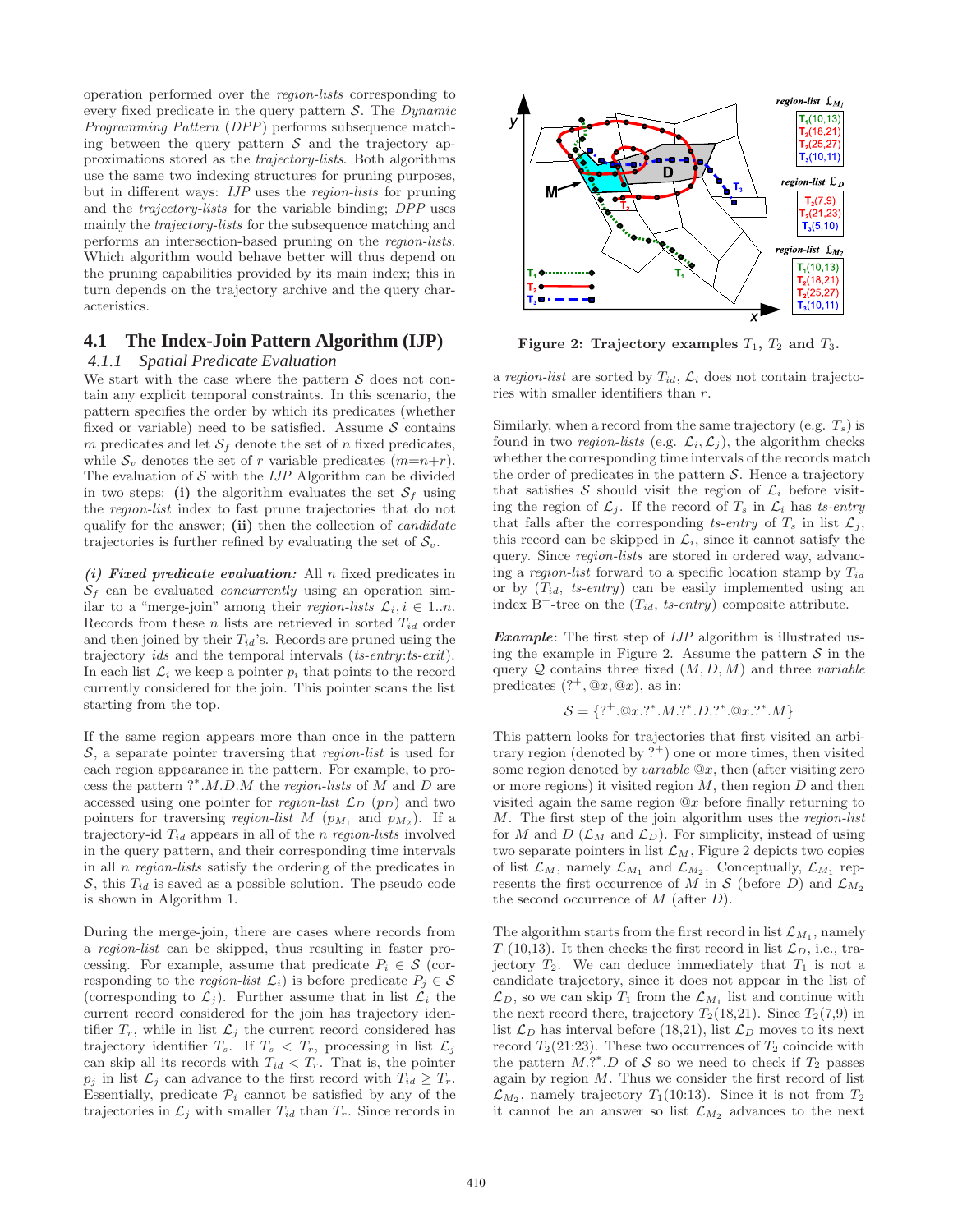#### Algorithm 1 *IJP*: Fixed Spatial Predicates

| <b>Require:</b> Query $S$                       |                                                                  |                                                                                                   |
|-------------------------------------------------|------------------------------------------------------------------|---------------------------------------------------------------------------------------------------|
|                                                 | <b>Ensure:</b> Trajectories satisfying $S_f$                     |                                                                                                   |
| 1: $n \leftarrow  \mathcal{S}_f $               |                                                                  | $\triangleright$ number of fixed predicates in S                                                  |
| 2: for $i \leftarrow 1$ to n do                 |                                                                  | $\triangleright$ for each $S_f$                                                                   |
| 3:                                              | Initialize $\mathcal{L}_i$ with the cell-list of $\mathcal{P}_i$ |                                                                                                   |
| 4: Candidate Set $U \leftarrow \emptyset$       |                                                                  |                                                                                                   |
| 5: for $w \leftarrow 1$ to $ \mathcal{L}_1 $ do |                                                                  | $\triangleright$ analyze each entry in $\mathcal{L}_1$                                            |
| 6:<br>$p_1=w$                                   |                                                                  | $\triangleright$ set the pointer for $\mathcal{L}_1$                                              |
| 7:                                              | for $j \leftarrow 2$ to n do                                     | $\triangleright$ examine all other lists                                                          |
| 8:                                              | if $\mathcal{L}_1[w].id \notin \mathcal{L}_j$ then               |                                                                                                   |
| 9:                                              | break                                                            | $\triangleright$ $\mathcal{L}_1[w].id$ does not qualify                                           |
| 10:                                             |                                                                  | Let k be the first entry for $\mathcal{L}_1[w].id$ in $\mathcal{L}_i$                             |
| 11:                                             |                                                                  | while $\mathcal{L}_1[w].id = \mathcal{L}_i[k].id$ and $\mathcal{L}_{i-1}[p_{i-1}].t >$            |
|                                                 | $\mathcal{L}_i[k].t$ do                                          |                                                                                                   |
| 12:                                             |                                                                  | $k \leftarrow k+1$ $\triangleright$ align $\mathcal{L}_{i-1}[p_{i-1}].t$ and $\mathcal{L}_i[k].t$ |
| 13:                                             | if $\mathcal{L}_1[w].id \neq \mathcal{L}_i[k].id$ then           |                                                                                                   |
| 14:                                             | break                                                            | $\triangleright$ $\mathcal{L}_1[w]$ does not qualify                                              |
| 15:                                             | else $p_i = k$                                                   | $\triangleright$ set the pointer for $\mathcal{L}_i$                                              |
| 16:                                             | if $\mathcal{L}_1[w]$ qualifies then                             |                                                                                                   |
| 17:                                             | $U \leftarrow U \cup \mathcal{L}_1[w].id$                        | $\triangleright$ $\mathcal{L}_1[w]$ satisfy all $\mathcal{S}_f$                                   |
|                                                 |                                                                  |                                                                                                   |

record  $T_2(18,21)$ . Now pointers in all lists point to records of  $T_2$ . However,  $T_2(18,21)$  in  $\mathcal{L}_{M_2}$  does not satisfy the pattern since its time interval should follow the interval (21,23) of  $T_2$  in D. Hence  $\mathcal{L}_{M_2}$  is advanced to the next record, which happens to be  $T_2(25,27)$ . Again we have a record from the same trajectory  $T_2$  in all lists and this occurrence of  $T_2$  satisfies the temporal constraints and thus the pattern S. As a result, trajectory  $T_2$  is kept as a candidate in U. The processing moves to the next record in list  $\mathcal{L}_{M_1}$ , namely  $T_2(25,27)$ . However, this record cannot satisfy the pattern S so it is skipped. Eventually  $\mathcal{L}_{M_1}$  will consider  $T_3(10,11)$ which causes list  $\mathcal{L}_D$  to move to  $T_3(5,10)$ . Trajectory  $T_3$ cannot satisfy the temporal constraint, so it is skipped from list  $\mathcal{L}_D$  and the algorithm terminates since one of the lists reached its end.  $\Box$ 

(ii) Variable predicate evaluation: The second step of the *IJP* algorithm evaluates the *variable* predicates r in  $S_v$ , over the set of candidate trajectories U generated in the first step. For a fixed predicate its corresponding *region-list* contains all trajectories that satisfy it. However, *variable* predicates can be bound to any region, so one would have to look at all *region-lists*, which is not realistic. We will again need one list per each *variable* predicate (termed *variablelist*), however such *variable-lists* are not precomputed (like the *region-lists*). Rather they are created on the fly using the candidate trajectories filtered from the fixed predicate evaluation step.

To populate a *variable-list* for a *variable* predicate  $P_i \in \mathcal{S}_v$ we compute the possible assignments for *variable*  $P_i$  by analyzing the *trajectory-list* for each candidate trajectory. In particular, we use the time intervals in a candidate trajectory to identify which portions of the trajectory can be assigned to this particular *variable* predicate. An example is shown in Figure 3, using the candidate trajectory  $T_2$  from Figure 2. From the previous step we know that  $T_2$  satisfies the fixed predicates at the following regions:  $M(18,21)$ , D(21,23), M(25,27) (shown in bold in the *trajectory-list* of T2). Using the pointers from the *region-lists* of the previous step, we know where the matching regions are in the  $trajectory-list$  of  $T_2$ . As a result,  $T_2$  can be conceptually partitioned is three segments (Seg1, Seg2, Seg3) shown in



Figure 3: Segmentation of  $T_2$  for IJP (Seg2 =  $\emptyset$ ).

Figure 3. Note that Seg2 is empty since there is no region between  $M(18,21)$  and  $D(21,23)$ .

These trajectory segments are used to create the *variablelists* by identifying the possible assignments for every *variable*. Since a *variable*'s assignments need to maintain the pattern, each *variable* is restricted by the two fixed predicates that appear before and after the *variable* in the pattern. All *variables* between two fixed predicates are first grouped together. Then for every group of *variables* the corresponding trajectory segment (the segment between the fixed predicates) is used to generate the *variable-lists* for this group. Grouping is advantageous, since it can create *variable* lists for multiple *variables* through the same pass over the trajectory segments. Moreover, it ensures that the *variables* in the group maintain their order consistent with the pattern  $S$ .

Assume that a group of *variable* predicates has w members. Each trajectory segment that affects the *variables* of this group is then streamed through a window of size  $w$ . The first w elements of the trajectory segment are placed in the corresponding predicate lists for the *variables*. The first element in the segment is then removed and the window shifts by one position. This proceeds until the end of the segment is reached. In the above example there are two groups of *variables*: the first consists of *variables* "?<sup>+</sup>" and " $@x$ " in that order (i.e.,  $w=2$ ), while the second group has a single member " $\mathbb{Q}x$ " (w=1). Figure 4 depicts the first three steps in the *variable* list generation for the group of *variables* "?<sup>+"</sup> and " $\mathbb{Q}x$ ". This group streams through segment  $Seq1$ , since it is restricted on the right by the fixed predicate  $M$  in pattern S. Each list is shown under the appropriate *variable*. A different *variable* list will be created for the second group with *variable* " $\mathbb{Q}x$ ", since this group streams through segment Seg3 (the second "@x" *variable* is restricted by fixed predicates D and M).

The generated *variable-lists* are then joined in a way similar to the previous step. Because the *variable-lists* are populated by trajectory segments coming from the same trajectory (trajectory  $T_2$  in our example) the join criteria checks only if the ordering of pattern  $S$  is obeyed. In addition, if the pattern contains *variables* with the same name (like  $@x$ ) the join condition verifies that they are matched to the same region and time interval.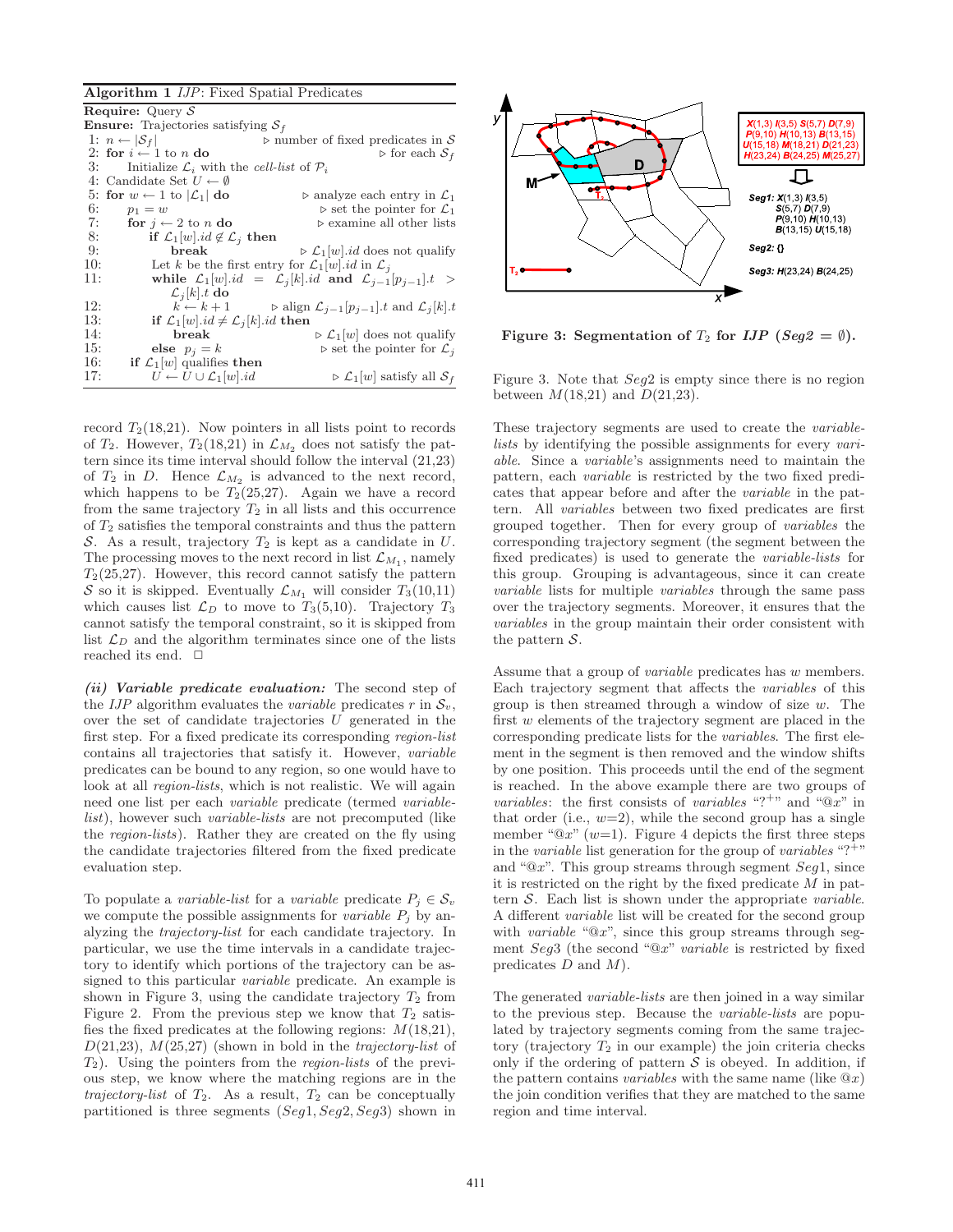

Figure 4: Variable list generation for IJP.

Complexity Analysis for variable predicate evaluation: Assume that the fixed predicate evaluation step generates  $k$ candidate trajectories in  $U$  and let  $l$  denote the maximum trajectory segment length. The worst case scenario is when all *variable* lists have length l. Thus the *variable* predicate evaluation in the worst case scenario is  $\mathcal{O}(klr)$ .

Explicit Temporal Constraints: The *IJP* algorithm can easily support explicit temporal constraints (assigned to the spatial predicates) by incorporating them as extra conditions in the join evaluations among the list records. Due to lack of space we omit further discussion.

#### *4.1.2 Adding Distance-based Constraints*

The evaluation of distance constraints  $\mathcal D$  inside a query  $\mathcal Q$  is performed as a post filtering step after the pattern  $S$  evaluation. The intuition is that the spatial predicates in  $S$  will greatly reduce the number of candidate trajectories which need to be examined by the distance-based algorithm. Nevertheless, since the distance terms contain *variables*, there are still many possibilities to bound the values of these *variables*. The *IJP* algorithm has the advantage of re-using the *variable* lists created during the spatial predicate search. These lists effectively enumerate all possible value bindings. However, instead of using a brute force approach that will examine all possible bindings, the *IJP* approach uses a variation of the *Threshold Algorithm* [8] and examines these possibilities in an incremental ordered fashion. As a result, it avoids examining all possible bindings.

Regarding the  $IJP$  approach, assume that the  $S$  evaluation has returned a collection of trajectories T. For each *variable* in  $S$  one *variable-list* per trajectory in  $T$  is also created. All *variable-lists* for a given *variable* are concatenated and sorted, first by region and then by trajectory *id*. Note that the same region may be associated with different trajectory *ids*. For simplicity consider the scenario where the distance terms are combinations of a *variable* with a fixed region (i.e.,  $d(\mathbb{Q}x, A)$ . The case where the distance term contains two *variables* is omitted for brevity.

For each distance term in  $D$  a separate list is created. As with the *variable-lists*, *distance-lists* are also computed *onthe-fly*. The idea is to incrementally examine the vicinity around the fixed *variable* of each distance term  $d_i$ . To evaluate distances between regions, we use the uniform grid that has been introduced in Section 3. We will use the distance between grid cells to lower bound the Euclidean distance between regions.

For example, given a term  $d(\mathbb{Q}x, A)$ , in the first iteration we examine the grid cells (and the regions approximated with those grid cells) that are one cell away from the grid approximation of region  $A$ . The next iteration will expand the vicinity by one cell, and so on. When we discover a region which appears also in the sorted concatenated list for @x, we load all the corresponding trajectory *ids* and place them in the list for this distance term.

As the lists for all distance terms in  $D$  have been created incrementally, the *TA* algorithm finds the trajectory that appears in all *distance-lists* and minimizes the sum of the distances.

# **4.2 The Dynamic Programming Pattern Algorithm (DPP)**

The *DPP* algorithm is divided into two steps: *(i)* Trajectory Selection and (ii) Matching. Using the *trajectorylists* the first step selects a candidate set of trajectories  $\overline{T}$ based on the fixed predicates in  $S$ . The second step uses pattern matching to eliminate trajectories that do not match the sequence order in S. It also checks for appropriate *variable* bindings with possible verification on duplicate *variables* in S. The pseudo code for the *DPP* algorithm is shown in Algorithm 2.

(i) Trajectory Selection: For each *region-list* of a fixed region that appears in  $S$ , we select the *ids*  $T_{id}$  for all trajectories that visited this region. Candidate set  $\overline{T}$  is computed by intersecting the collected *ids* (per region). That is,  $\overline{T}$ contains *ids* of the trajectories that have visited (independently of what order) all the regions in  $S$ . Nevertheless, since no order of these appearances has been verified, a further verification step must be performed on each  $T' \in \overline{T}$  to enforce the *order* of S. This verification step is performed using dynamic programming.

(ii) Matching: For each trajectory  $T' \in \overline{T}$  a dynamic programming matrix M (function *BuildDPM* ) is first created; it will later retrieve the matches of S in the trajectory  $T'$ (function *ScanDPM* ). The M matrix enables the *DPP* algorithm to match all occurrences of the pattern  $S$  in  $T'$  in the specified order defined in  $S$ . Matrix  $M$  has a column j for each region visited by the trajectory  $T'$ . Multiple visits to the same region are represented with multiple columns in M, as it is stored the same way in the *trajectory-list* index. The rows  $i$  in the matrix correspond to the predicates  $P_i \in \mathcal{S}$ . Therefore, the size of M is  $|\mathcal{S}|$ . |T'|. The value in each entry in  $\mathcal{M}[i][j]$  is computed based on the predicate  $P_i$  and the *j*-*th* element in the region approximation of the trajectory  $\overline{T}'$  denoted as  $T'_j$ . (This is the j-th element in the trajectory-list of T').

It should be noted that if pattern  $S$  contains only fixed spatial predicates, the matrix  $M$  can be shrunk by eliminating the regions in  $T'$  that are not present in  $S$ . This optimization does not compromise the sequence of patterns found because for each  $R_j$  in T', the attribute  $(is-entry_j:ts-exit_j)$ is also kept.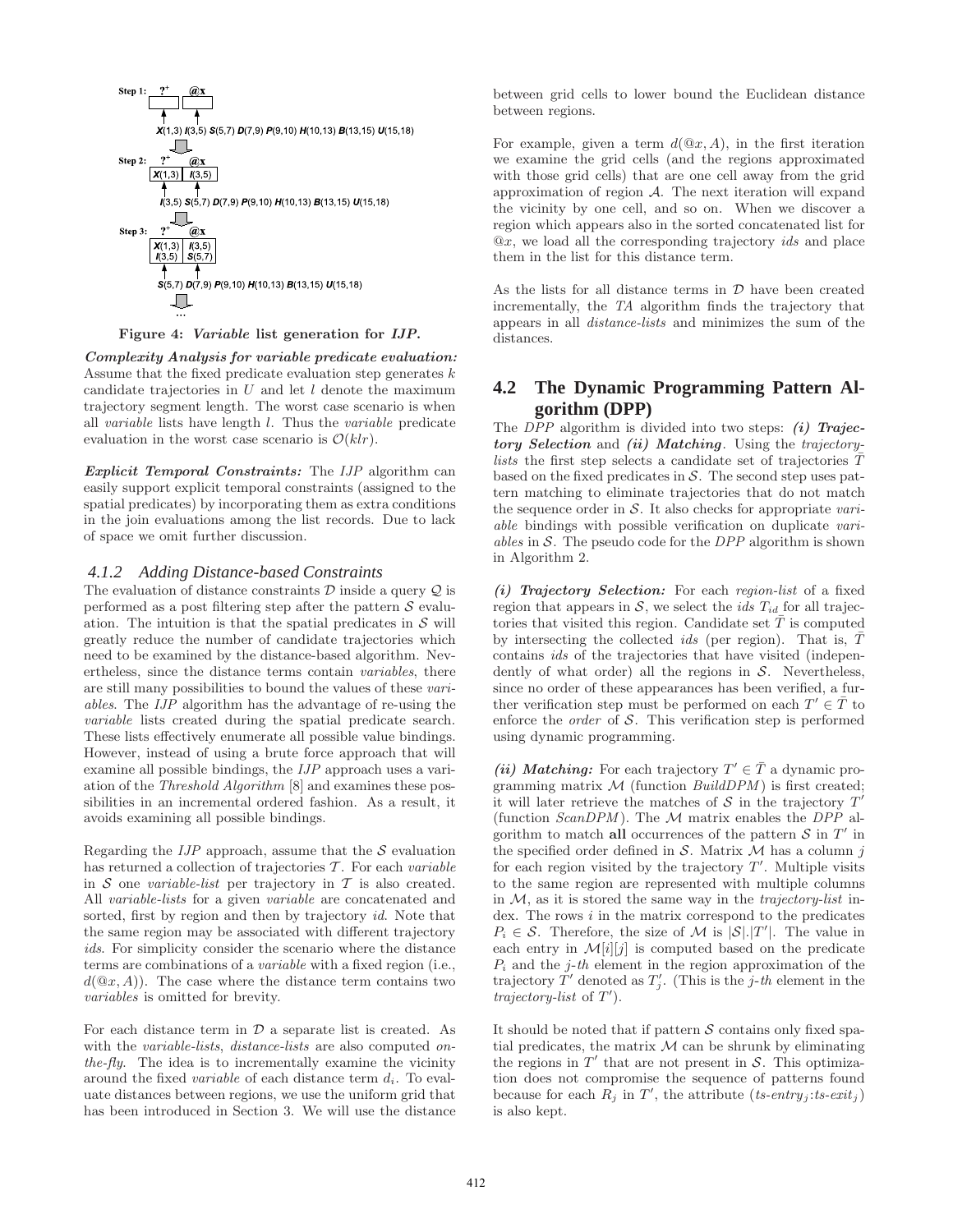Algorithm 2 *DPP*: Fixed and Variable Spatial Predicates **Require:** Query S which consists of predicates  $P_i$ **Ensure:** Trajectories satisfying  $S$ 1: Let  $\overline{T}$  be the set of candidate trajectories from trajectory-list having all fixed predicates in  $S$ 2: Answer Set  $\mathcal{A} \leftarrow \emptyset$   $\triangleright$  initialize the answer set 3: for each trajectory  $T' \in |\bar{T}|$  do  $4:$  BuildDPM(T'  $\triangleright$  construct matrix  $\mathcal M$ 5: if  $ABS(\mathcal{M}||S||[T']]) \geq P_{|\mathcal{S}|}$ .*idx* then 6:  $ScanDPM(|S|, |T)$ |) ⊲ analyze matrix M **Function:** BuildDPM(T,  $S$ ) 1: for  $i \leftarrow 0$  to  $|\mathcal{S}|$  do  $\triangleright$  for each row of M<br>2: for  $j \leftarrow 0$  to  $|T|$  do  $\triangleright$  for each column of M 2: for  $j \leftarrow 0$  to |T| do  $\triangleright$  for each column of M<br>3: if  $i = 0$  or  $j = 0$  then  $\mathcal{M}[i][j] \leftarrow 0$   $\triangleright$  trivial case if  $i = 0$  or  $j = 0$  then  $\mathcal{M}[i][j] \leftarrow 0$  > trivial case 4:  $else$ <br>5:  $else$ 5: if  $P_i.\text{type}$  is a Fixed Spatial Predicate then<br>6: if  $P_i.R = T.R_i$  then 6:<br> **if**  $\overline{P_i} \cdot R = T \cdot R_j$  then<br>  $\mathcal{M}[i][j] \leftarrow (-\langle AB \rangle)$ 7:  $\mathcal{M}[i][j] \leftarrow \left( - (ABS(\mathcal{M}[i-1][j-1]) + 1) \right)$ <br>8: else  $8:$  else  $9:$  $\mathcal{M}[i][j] \leftarrow \quad MAX(ABS(\mathcal{M}[i-1][j]),$  $\widehat{ABS}(\mathcal{M}[i][j-1]))$ 10: else ⊳  $P_i. type$  is a variable or wild-card<br>11: **if**  $P_i. true = \{ ? \}$  then 11: if  $P_i_type = \{?^+, \textcircled{a}\}$  then<br>12:  $\mathcal{M}[i][j] \leftarrow (-\langle ABS(\mathcal{M}$ 12:  $\mathcal{M}[i][j] \leftarrow (-(ABS(\mathcal{M}[i-1][j-1]) + 1))$ <br>13: else  $\triangleright$  case where  $P_1$  tune = {?\*} 13: else  $\rho_i^*$  case where  $P_i^*$ .type = {?\*} 14:<br> **if**  $i = P_i.idx$  then<br>  $M[i][j] \leftarrow ABS$  $\mathcal{M}[i][j] \leftarrow ABS(\mathcal{M}[i-1][j])$ 16: **else**  $\mathcal{M}[i][j] \leftarrow (- (AB\dot{S}(\mathcal{M}[i-1][j-1]) +$ 1)) Function:  $ScanDPM(i,j)$ <br>1: if  $i > 0$  then 1: if  $i > 0$  then  $\rightarrow$  valid column in M<br>2: for  $k \leftarrow i$  to  $k > P_i$  idx downto 1 do 2: for  $k \leftarrow j$  to  $k \ge P_i.idx$  downto 1 do 3: if  $ABS(\mathcal{M}[i][k]) \geq P_i.idx$  then 4: if  $\mathcal{M}[i][k] < 0$  then  $\triangleright$  found a match in M

| - 5: | if $P_i.\mathit{type} = \{\mathbb{Q}\}\$ and $Match[P_i.\mathit{link}] \neq$           |
|------|----------------------------------------------------------------------------------------|
|      | $T'.R_k$ then continue                                                                 |
| 6:   | $Match[i] \leftarrow T'.R_k \triangleright$ found a match for $T'.R_k$                 |
| 7:   | if $P_{i-1}.type = \{?^*\}\$ then                                                      |
| -8:  | $ScanDPM(i-1, k)$<br>$\triangleright$ next iteration                                   |
| 9:   | else                                                                                   |
| 10:  | $ScanDPM(i-1, k-1)$ $\triangleright$ next iteration                                    |
|      | $\triangleright$ found T' id to the answer set<br>11: else $A \leftarrow A \cup T'.id$ |

Each matrix entry can a take numerical value in the range  $(-|\mathcal{S}|,|\mathcal{S}|)$ . The absolute value stored in the matrix entries corresponds to the length of the longest match between the pattern  $S$  and the trajectory approximation  $T'$  discovered so far. A negative number in  $\mathcal{M}[i][j]$  denotes a match between the pattern  $P_i$  and the trajectory region  $R_i$ , and its absolute value is the length of the longest match found so far. In this way, the matrix  $\mathcal M$  is used to store both the match occurrences, represented with negative value, and the length of each match, the absolute values in  $\mathcal{M}[i][j]$ .

The matrix  $M$  is computed row by row, column by column starting from the  $\mathcal{M}[0][0]$  entry until the  $\mathcal{M}[[S]][[T']]$  entry. At every step the *BuildDPM* function compares the values of the current predicate  $P_i$  and the current region from the trajectory approximation  $T_j$  (the same as the  $T'_j$ ). If there is no match between  $P_i$  and  $T_j$ , then the value of  $\mathcal{M}[i][j]$  is the biggest absolute value among the neighbors  $(\mathcal{M}[i-1][j])$ or  $\mathcal{M}[i][j-1]$ . If there is a match between  $P_i$  and  $T_j$  then the entry  $\mathcal{M}[i][j]$  takes the value  $|\mathcal{M}[i-1][j-1]| + 1$ , but it is stored as a negative number indicating that the current pair  $P_i$ ,  $T_j$  participates in the match.

The previous description applies only for fixed spatial pred-

icates. For wild-card  $(?^+, ?^*)$  and variable  $(@)$  spatial predicates, the computation of the entry  $\mathcal{M}[i][j]$  is done differently. Because such variables can be *bound* with any value of  $T_j$ , the value of  $\mathcal{M}[i][j]$  is computed as a "match". Therefore, the entry value is  $-(|\mathcal{M}[i-1][j-1]|+1)$ , as previously described. This phase does not handle the case where a pattern S contains *variables* which appear multiple times. This verification step is performed in the *ScanDPM* function. Instances of the same variable are "linked" in a backward way using a "pointer" (*link*) with the following constraint:  $P_i$ link  $\leftarrow P_j$  if  $P_i = P_j$  and  $i < j$ . Because matrix M is verified for matching in a "backward" way (from  $\mathcal{M}[[S]][[T']]$ to  $\mathcal{M}[1][1]$  entry), the pointers are associated to the next occurrence in the pattern  $S$ .

There is also a special case where the predicate  $P_i$  is *optional* in the pattern  $S$ . In this case, the computation and further verification of matrix  $M$  has to consider the case where  $P_i$ does not match  $T_i$ . To deal with this, another attribute  $P_i$ *idx* is associated with each predicate in S. Basically, this attribute stores the position of each predicate  $P_i$  in cases the optional predicate does not match with any  $T_j$ . This  $idx$  attribute is defined in the following manner:

$$
P_i.idx \leftarrow \left\{ \begin{array}{ll} 1 & \text{if } i = 1 \\ P_{i-1}.idx & \text{if } P_i.type = \{?^*, ?^* \} \\ P_{i-1}.idx + 1 & \text{otherwise} \end{array} \right.
$$

After the matrix  $M$  is computed, the matches on it have to be searched. This is performed by the *ScanDPM* function which "searches" for negative numbers stored in  $\mathcal{M}$ ; such numbers denote the occurrence of a match. The operation goes row by row, column by column in a direction opposite to the direction of construction, starting with the bottom right entry. If the last matrix entry  $\mathcal{M}[i][|T'|]$ has an absolute value greater than the last  $idx$  in  $P$  (i.e.  $ABS(\mathcal{M}[[\mathcal{S}]][[T']])\geq P_{|\mathcal{S}|}.idx),$  then there is at least one match between  $S$  and  $T'$ . Otherwise we can safely prune the trajectory avoiding further processing. Because we are only interested in finding the longest and complete match between  $S$  and  $T'$ , we only look for entries that have values greater or equal than the  $S_i.idx$  index (smaller values indicate that there is a partial match but not a complete one). If the cell value is less than the current pattern index  $S_i.idx$ , then the function  $ScanDPM$  aborts the processing of the current row i.

If there is a match in  $\mathcal{M}[i][j]$ , then the function *ScanDPM* is called recursively to process the sub-matrix with bottom right corner  $\mathcal{M}[i-1][j-1]$ . If the predicate  $P_i$  is optional (<sup>#</sup> and \*) then the function is called for the  $\mathcal{M}[i-1][j]$  entry instead. The algorithm stops when all predicates in  $S$  are processed  $(i=0)$ , thus finding *all* possible matches of S in  $T'.$ 

Complexity Analysis: The *BuildDPM* function calculates the value for each matrix entry just once. Let s denote the length of a trajectory  $T'$  in terms of number of regions visited. Then the matrix  $M$  has m rows ( $|S|$ ) and s columns, and the complexity of this method is  $\mathcal{O}(sm)$ . The complexity of  $ScanDPM$  is  $\mathcal{O}(m + s)$  because at each step we move one step left-up diagonally or up (e.g., at least one of  $i$  and  $j$  is decremented). Therefore, the time complexity for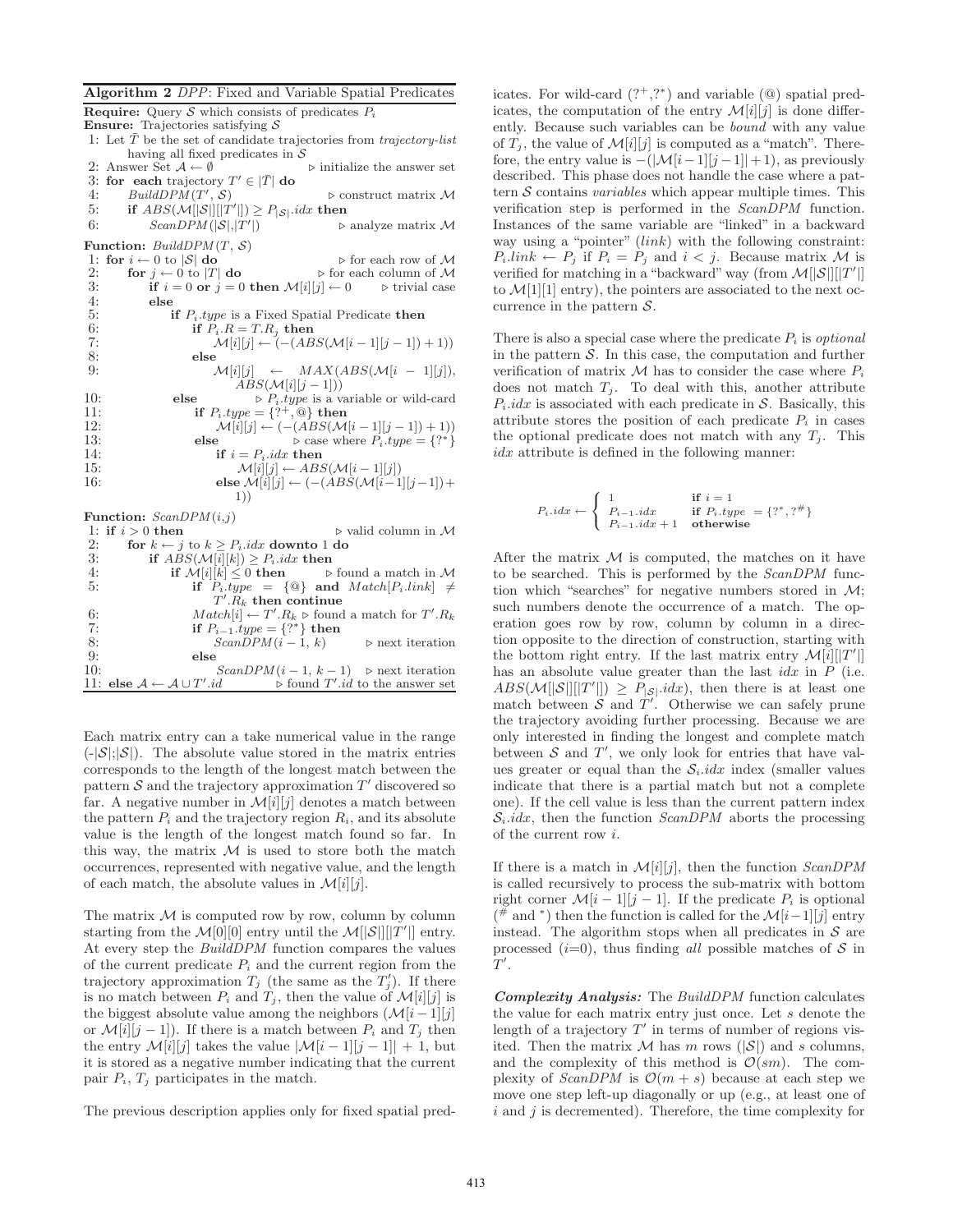Table 1: Matrix  $M$  for  $T_2$  and  $S$  example

|         |                |                | $T_{2}$        |           |                        | S                          |             |             | Η                              | В                       |                                         | М                                             |                              | Η          | В          | М                 |
|---------|----------------|----------------|----------------|-----------|------------------------|----------------------------|-------------|-------------|--------------------------------|-------------------------|-----------------------------------------|-----------------------------------------------|------------------------------|------------|------------|-------------------|
|         |                |                | Ĵ              |           | $\overline{2}$         | 3                          | 4           | 5           | 6                              |                         | 8                                       | 9                                             | 10                           |            | 12         | 13                |
| S       | $\imath$       | idx            |                | O         | O                      | $\overline{0}$             | 0           | O           | 0                              | O                       | O                                       | O                                             | $\cup$                       | 0          | 0          | $\theta$          |
| ゥー      |                |                | $\overline{0}$ | ⊛<br>$-1$ | $^{\circledR}$<br>$-1$ | $\cdot1^\circledast$<br>۰. | -1 $^\circ$ | -1 $^\circ$ | $\cdot1^*$                     | $-1$                    | -1                                      | - 1                                           | - 1                          | 1          | -1         | -1                |
| @x      | $\overline{2}$ | $\overline{2}$ | 0              | 0         | -2                     | -2                         | $-2$        | $-2$        | $\mathbin{{\text{--}}2}^\circ$ | $\overline{\mathbf{2}}$ | $-2$                                    | -2                                            | -2                           | $-2$       | $-2$       | $-2$              |
| $? *$   | 3              | $\overline{2}$ | 0              | $\theta$  | $\overline{2}$         | -3                         | -3          | $-3$        | -3                             | $-3^\circ$              | $-3$ <sup><sup><sup>3</sup></sup></sup> | $-3$                                          | -3                           | -3         | $-3$       | $-3$              |
| М       | 4              | 3Н             | $\overline{0}$ | 0         | 0                      | 3                          | 3           | 3           | 3                              | 3                       | 3                                       | $-4$ <sup><sup><math>\circ</math></sup></sup> | $\overline{4}$               | 4          | 4          | -4                |
| $?^*$   | 5              | ЗI             | $\overline{0}$ | 0         | 0                      | 3                          | -4          | -4          | -4                             | -4                      | -4                                      | -4                                            | -5                           | -5         | -5         | $-5$              |
| D       | 6              |                | 0              | $\Omega$  | $\Omega$               | $\overline{0}$             | -4          | 4           | 4                              | 4                       | 4                                       | 4                                             | $-5$ <sup><sup>®</sup></sup> | 5          | 5          | 5                 |
| $?^*$   |                | 4II            | 0              | 0         | 0                      | $\overline{0}$             | 4           | $-5$        | $-5$                           | $-5$                    | $-5$                                    | $-5$                                          | -5                           | $-6$       | $-6$       | -6                |
| @x      | 8              | 51             | 0              | 0         | 0                      | $\overline{0}$             | 0           | $-5$        | -6                             | -6                      | -6                                      | -6                                            | -6                           | $-6^\circ$ | 71         | -7                |
| $?^{*}$ | 9              | 51             | $\overline{0}$ | 0         | 0                      | $\overline{0}$             | $\Omega$    | 5           | $-6$                           | -7                      | -7                                      | $-7$                                          | $-7$                         | $-7$       | $-7^\circ$ | $-8$              |
| М       | 10             | 61             | 0              | 0         | $\Omega$               | 0                          | U           | 0           | 6                              |                         |                                         | -8                                            | 8                            | 8          | 8          | $-8$ <sup>®</sup> |

processing a single trajectory T ′ with the *DPP* algorithm is  $\mathcal{O}(vsm)$ , where  $v = |\bar{T}|$  (i.e., the number of candidate trajectories produced from the *trajectory selection* step). The reader should note that the two algorithms produce candidate trajectory sets using different methods (*IJP* considers the temporal order and *DPP* does not); hence in the complexity analysis they are represented as  $k$  and  $v$ .

**Explicit Temporal Constraints:** When the pattern query  $\mathcal S$  has explicit temporal constrains *int<sub>i</sub>* in its definition, the *DPP* algorithm only performs a check along with the match checks in order to satisfies  $int_i$  too (not shown in Algorithm 2). If only one of the above conditions is satisfied, then the value of  $\mathcal{M}[i][j]$  is computed as not a match. Otherwise, it is computed as a match.

**Example:** We use the same example of pattern  $S$  in Figure 2 to illustrate how the *DPP* algorithm works. Using the *region-list* the trajectory identifiers that have all the grids M and D are in  $\tilde{\overline{T}} = {\overline{T_2, T_3}}$ . For each trajectory T' in  $\overline{T}$ , the matrix M is computed using the function *BuildDPM*. The computation of matrix  $M$  for  $T_2$  and  $S$  appears in Table 1. Since  $P_{|\mathcal{S}|}$ *idx* is 6, the *ScanDPM* function looks for entry values equal to  $\mathcal{M}[10][j] \geq |-6|$  in the 10-*th* row of matrix  $M$ . In *ScanDPM*, the entry  $M[10][13]$  passes the checks of the algorithm and the entry  $\mathcal{M}[10][13]$  is stored as a match in Match[10] (M was found in the 13*th* column of T2) and then the function *ScanDPM* is called for the  $\mathcal{M}[9][12]$  matrix. Again, entry  $\mathcal{M}[9][12]$  passes all the checks and it is called for  $\mathcal{M}[8][12]$ . Because  $P_8$  is a *variable* (i.e., *variable* @x) and it is the first *variable* encountered so far, it passes the bounded value check (link test) and then it is bounded to the grid B. Then the function *Scan-DPM* is called in the following sequence for entries in M:  $\mathcal{M}[7][11], \mathcal{M}[6][10], \mathcal{M}[5][10], \mathcal{M}[4][9], \mathcal{M}[3][8]$  and then for  $\mathcal{M}[2][8]$ , but it fails for this last one because the *link* test does not pass  $(M[2][8] \neq M[8][12])$ . Then it is called for  $\mathcal{M}[2][7]$ , and the *link* test satisfies because variable  $@x$  is bounded to grid  $B \left( \mathcal{M}[2][7] \right) = \mathcal{M}[8][12]$ . Then *ScanDPM* is called for  $\mathcal{M}[1][6]$  until j is 0. In the end, the pattern  $?^+ . B.^* . M.^* . D.^* . B.^* . M$  is found and added to  $A$ . The backtracking also evaluates the entry  $\mathcal{M}[8][11]$  and finds pattern  $?^+ . H.^* . M.^* . D.^* . H.^* . M.$  Other calls for other entries are called, e.g.  $\mathcal{M}[10][9]$  (-8), but they all fails to bound to other predicates in  $S$ . The 2 patterns found for the query pattern  $S$  in trajectory  $T_2$  are highlighted in Table 1 (yellow<sup>\*</sup> for the first pattern found, blue $\degree$  for the second, and green<sup>®</sup> when the entries are found for both of patterns).  $\Box$ 

#### *4.2.1 Adding Distance-based Constraints*

The evaluation of distance constraints  $\mathcal D$  inside a query  $\mathcal Q$  is performed as a post filtering step after the pattern  $S$  evaluation. The *DPP* algorithm can only use a brute force approach since it maintains a trajectory as a sequence of regions but loses the spatial properties of these regions. Therefore, the *DPP* algorithm can only compute the distance for the constraint as a final step.

## **5. EXPERIMENTAL EVALUATION**

We run various experiments with real world and synthetic datasets to test the behavior of each technique under different settings. All experiments were run on an Intel Pentium-4 2.6 GHz processor running Linux 2.6.22 with 1 GBytes main memory. All implementations used the same disk manager framework with disk page size set to 4KB for each index (*region-list* and *trajectory-list* indexes) and 16KB for the raw trajectory archive.

For comparison purposes, we examined two previous pattern matching approaches. In particular, we modified [5] and [2] (called here *Extended-KMP* (*E-KMP*) and *Extended-NFA* (*E-NFA*) respectively) and implemented them in our proposed framework in order to fair compare them against the *IJP* and *DPP* algorithms. The *E-KMP* contains extensions to handle the variable predicates  $(?\degree, ?^+)$  as well as the implicit/explicit temporal constraints. The *NFA* used in [2] finds simple event patterns in streaming data. Hence it is not formulated to evaluate topological relations or temporal constraints as described in this paper. We thus extend it to cover these as well, as to process queries with variables. To this end, a stack is created for each variable " $@x$ ". If a variable appears in the query many times, a post processing check is performed at the accept state of the NFA. For fairness, all algorithms were tested using the same index framework (i.e., the *E-KMP* and the *E-NFA* algorithms receive a candidate set of trajectories similar to the *DPP* approach).

For real datasets, we use the *Truck* and *Buses* trajectorial data from [1]. Both datasets represent moving objects in the metropolitan area of Athens, Greece. The *Truck* dataset has 276 trajectories of 50 trucks where the longest trajectory timestamp is 13,540 time units. The *Buses* has 145 trajectories of school buses with maximum timestamp 992. For simplicity of the experimental evaluation, we do not use real regions; instead we assume that the spatial domain (area of Athens) is partitioned into (artificial) regions using a uniform grid. These grid cells become the alphabet for our queries; hence in the rest the terms "region" and "cell" have the same meaning. To examine the effect of the alphabet size on the index structures we experiment with grid granularity starting from  $25 \times 25$  up to  $100 \times 100$ .

For the synthetic datasets, we generated datasets of moving object trajectories. The dataset represents the freeway network of Indiana and Illinois states together. The 2-dimensional spatial universe is 1,000 miles long in each direction and contains up to 200,000 objects. Objects start at random positions on predefined routes in a road network and follow a Normal distribution with mean 60 mph and standard deviation 15 mph. We run simulations for 500 minutes (timestamps). For these datasets, the spatial universe was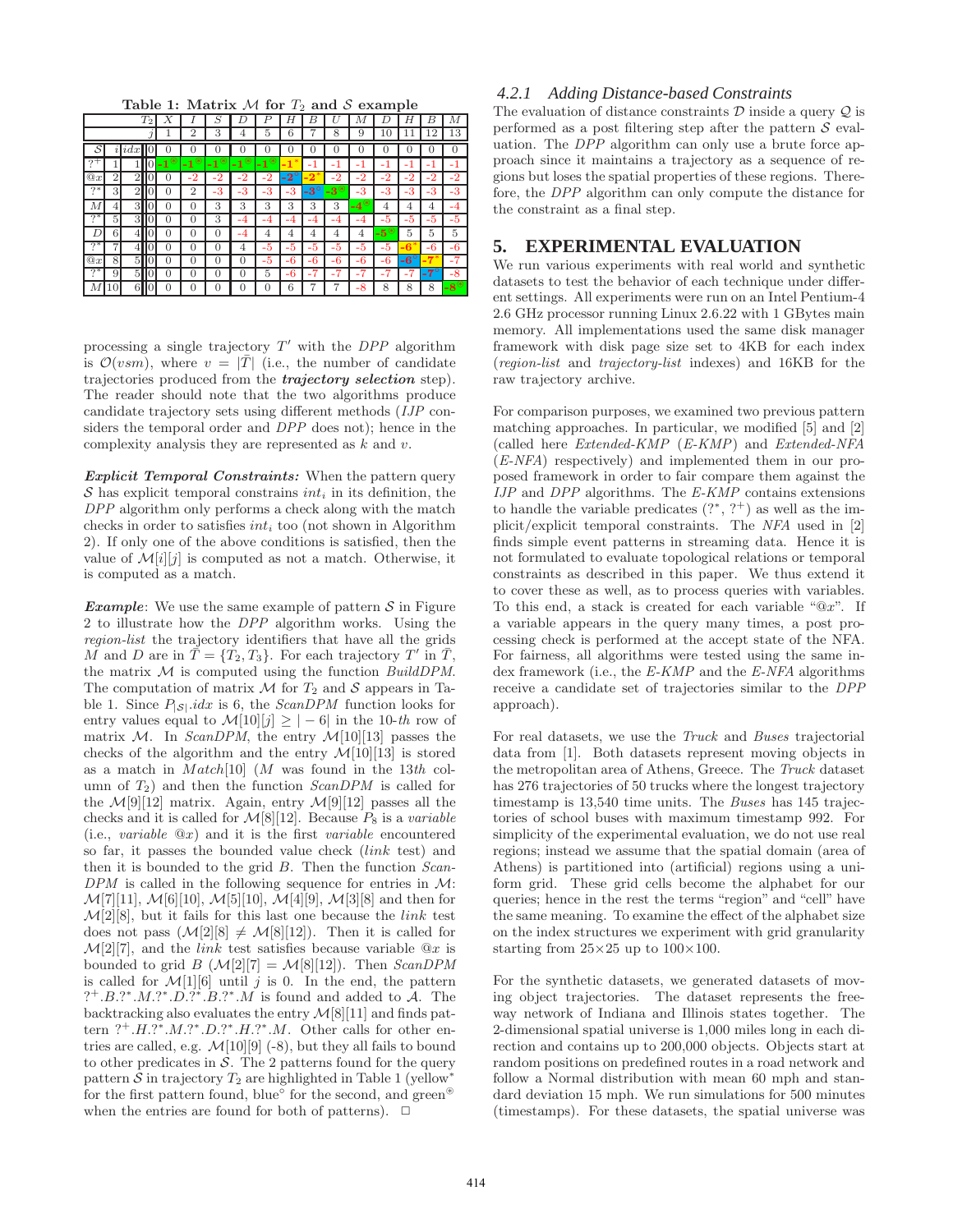Table 2: Query time (s) for real datasets.

| Dataset      |    | $\circ$ | I.AI | E-NFA | $E$ -KMP |       | $\cdot$ IP |
|--------------|----|---------|------|-------|----------|-------|------------|
| $\it{Buses}$ |    |         | 57   | 2.46  | 1.90     |       | 1.53       |
| $\it{Buses}$ | 20 |         | 29   | 89.62 | 62.75    | 28.99 | 3.03       |
| Trucks       | 20 |         |      | 11.91 | 54.68    | 30.28 | 10.57      |
| Trucks       | 46 | 29      |      | 3.06  | 0.73     | 0.22  | $1.56\,$   |

partitioned with a grid  $100\times100$ .

In order to generate relevant query patterns, we randomly sample and fragment 100 trajectories. The length and location of each fragment are randomly chosen. These fragments are then concatenated to create a query. For the synthetic datasets we used pattern length from 5 up to 10 predicates. We also generated sets of query patterns with different number of variable predicates (from 0 to 2). The location of each variable inside the query was randomly chosen. For queries with 2 variables, half of the patterns have the same variable twice, and the other half use two different variables (i.e.  $@x$ and  $\mathcal{Q}_y$ . For each experiment, we measured the average total time (in seconds) and the average I/O for a set of 100 queries. The query cost shown consists of the CPU time and the I/O time.

#### **5.1 Queries with Spatial Predicates**

The first experiment, shown in Table 2, evaluates the total time (in seconds) required to execute four complex pattern queries on the *Buses* and *Truck* datasets. Since in the real datasets objects move in relatively similar ways, we experimented with larger number of predicates so as to create more selective queries. Moreover, queries  $S_1$  -  $S_4$  contain between 2 and 4 variables and several wild-cards ?<sup>+</sup> and ?<sup>\*</sup>. The total number of predicates is specified by  $|\mathcal{S}|,$  the number of fixed predicates is  $|\mathcal{S}_f|$ , the number of trajectories returned is shown under  $|\mathcal{A}|$ .

The results show that the *E-NFA* algorithm performs worse for all queries. This is because it cannot take advantage of the existing indexing structures so as to focus the search only on those parts of the trajectories that might contain answer (except from the original trajectory pruning using the region-list intersection). This is to be expected since the method has been designed for identifying patterns over streaming (non-archived) data. We experienced a similar behavior with the other real and also the synthetic datasets; hence we remove the *E-NFA* method from the following comparisons. Among the rest, the *DPP* and *IJP* algorithms, have typically more robust behavior; nevertheless, *E-KMP* still shows competitive behavior for some queries.

To examine the effect of the size of the alphabet on the index size, we experimented with the real datasets and different alphabets (by changing the grid size). As expected the increased number of letters in the alphabet increases the size of the index (see Figure 6). Each trajectory visits more regions (which have smaller size) during its lifetime and thus generates more records in the index structure. Note that in this experiment, the size of index was very small compared to the raw data size (varying between 4% and 6% for the *Buses* and 2% and 5% for the *Trucks* dataset). The number of I/Os during the query evaluation however stays the same because each predicate in the query still corresponds to a



Figure 6: Total number of index records for different alphabet sizes

single (though smaller) grid cell. As a result, the observed query times remain similar to the ones shown in Table 2 (and thus omitted).

To further examine the performance of the *DPP*, *IJP* and *E-KMP* algorithms we use the (controlled) synthetic datasets. The next experiment evaluates the total time required to execute 100 pattern queries while varying the number of spatial predicates in  $P$  from 5 to 10. It uses a synthetic dataset with 50,000 trajectories. The results appear in Figure 5 (in log-scale) and for patterns with: no variable, 1 variable and 2 variables (Figures 5(a), (b) and (c) respectively).

As observed from these experiments, when increasing the number of predicates in the pattern, the query time of the *DPP* and *E-KMP* algorithms increases. For the *DPP* the larger pattern implies a larger matrix and thus more processing. The *E-KMP* is very sensitive to the number of "?\*" in the query; as the pattern increases in size the probability of more "?<sup>∗</sup> " increases (this effect will be examined further later). Nevertheless, the *DPP* algorithm is always more efficient than the *E-KMP* (typically by an order of magnitude).

The *IJP* algorithm is affected the least by the number of predicates. This is because processing in the *IJP* algorithm is guided by the *region-lists* of the first few predicates in the pattern (for example, the third list is accessed after a match in the first two lists is found, etc.). Hence, adding more lists does not directly affect the processing. As more predicates are added, the processing of the *E-KMP* and *DPP* starts increasing making the *IJP* a faster solution.

For the same experiments, Figure 7 depicts the average I/O's for 1 variable and 2 variables. In particular *E-KMP* and *DPP* have identical I/O behavior since they are using the same approach to pick candidate *trajectory-lists* (without using the time constraints). Even though all three algorithms use the same indexes to retrieve objects, the *IJP* uses a different strategy (as described in Section 4) which results in a different I/O behavior. Nevertheless, all algorithms have comparable I/O behavior, leading us to the conclusion that the major differences in the overall processing time among the algorithms are not I/O based but mainly CPU bound.

We also performed experiments comparing the proposed index structure with R-trees. The R-tree was outperformed by our simpler grid structure (not reported here for lack of space). Since R-trees are data-driven structures the overlapping implies that several sub-trees need to be analyzed. Fur-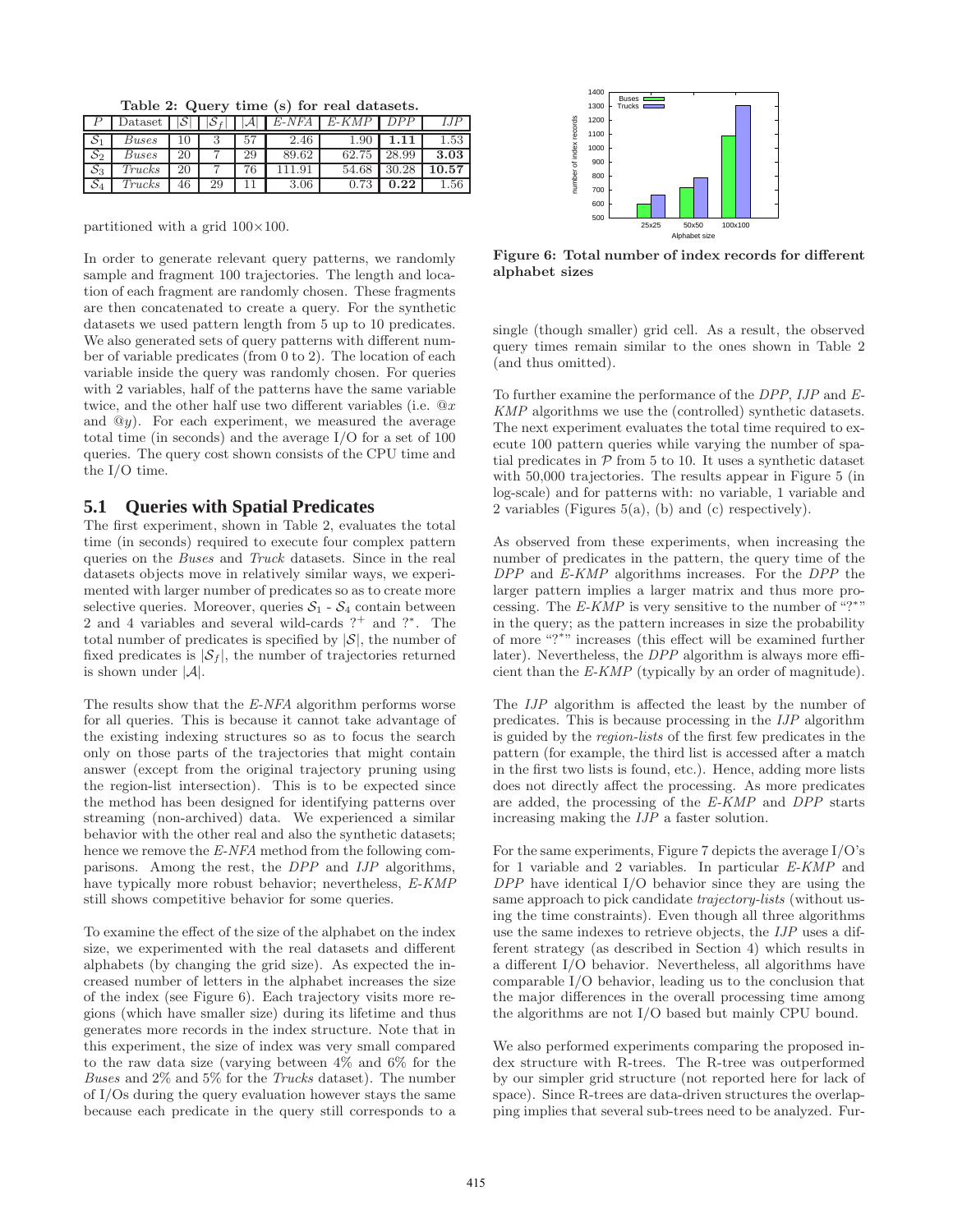

Figure 5: Query Time for pattern with (a) no variable, (b) 1 variable, and (c) 2 variables

thermore, when MBRs over-approximate regions, the verification step at the end of the algorithm had to process significant amount of false positives.



Figure 7: Query I/O for 1 and 2 variables

## **5.2 Scalability Experiments**

Number of wild-cards in  $P$ : We next examined the performance of the three algorithms when varying the number of "?<sup>∗</sup> " wild-cards in the pattern. For these experiments, we randomly sampled 100 trajectories from the previous synthetic dataset and then extracted query patterns of length 10. These patterns contain only the "." sequencer (i.e., no "?<sup>∗</sup> ") and 2 variables. Using this query set we created a new set that has queries with one ".?\*.". This set was created by randomly replacing one "." by a ".?\*.". We continued in the same way creating a new query set with queries having two "?\*" by replacing an additional ".", etc. Figure 8(a) shows the average total time (in log-scale) to execute 100 queries varying the total number of "?<sup>∗</sup> " (from 0 to 8) in each pattern with 2 variables.

Again we observed that in all experiments the *DPP* algorithm is always faster than the *E-KMP*. As the number of "?<sup>\*</sup>" increases, the performance of *E-KMP* deteriorates drastically, showing the dependence of *E-KMP* to the "?\*" wildcards. This is because each such wild-card forces the *E-KMP* approach to run more, shorter queries. More queries add to the processing time but also since these queries are smaller, the shifting function of *E-KMP* is not as effective. The *DPP* is up to 4 times faster than the  $E-KMP$  when there are 8 "?\*" wild-cards (Figure 8(a)). For the *DPP*, the total processing time increases because more matches qualify as an answer. The performance of the *IJP* algorithm is independent of the number of the "?\*" wild-cards, since they are evaluated in the same way as the "." sequencers. As a result, as more wild-cards appear in the query, *IJP* will eventually become faster than the *DPP*.

Number of Trajectories: We then varied the indexed dataset size to examine the scalability of the proposed algorithms. For these experiments, we used a synthetic dataset of 200,000 trajectories. We started with inserting the first 50,000 trajectories in the indexes and measured the query time (for an average of 100 queries each with 5 predicates, including 0, 1 and 2 variables). We repeated the experiment after adding an additional 25,000 trajectories. This incremental process continued with increments of 25,000 trajectories until the total of 200,000 trajectories in the archive.

The behavior of all algorithms grows linearly with the dataset size, as shown in Figure 8(b). Recall that from our complexity analysis, both the *IJP* and *DPP* algorithms are proportional to the number of candidate trajectories; as more trajectories are added, this number increases thus affecting the overall performance accordingly. Again, the *DPP* algorithm behaves consistently better than the *E-KMP*. Among all algorithms, the *IJP* has the faster rate of increase. This is because, the larger datasets create large *region-lists* which directly affects the join processing cost. Moreover, *IJP* performs two join operations (one in the *region-lists* and one in the *variable-lists*) and both of them are directly affected by the size of the lists.

# **5.3 Patterns with Spatial Predicates and Nearest Neighbors**

We also performed experiments to examine how the algorithms behave when adding nearest neighbor predicates (i.e., pattern queries that contain both  $P$  and  $D$ ). We examined four query datasets varying the number of distance terms from one to four. Each distance term uses two variables (i.e., it is of the form  $d(\mathbb{Q}x, \mathbb{Q}y)$  which corresponds to the very processing demanding *NN* query). All variables in each query pattern are different and their positions were randomly chosen. Figure  $8(c)$  shows the results for queries using 10 predicates while increasing the number of distance terms. Clearly, the *IJP* approach outperforms the "brute-force" approach of the *DPP* (up to two orders of magnitude). This is because *IJP* maintains the spatial properties of trajectories and can thus reuse the variable lists to avoid examining all possible bindings.

Discussion: In all our experiments the previous *E-KMP*based approach (even optimized to use indexes) was outperformed by the *DPP* algorithm. Furthermore, its performance deteriorates drastically as the number of "?<sup>\*</sup>" wildcards increases. Similarly, the *E-NFA* was outperformed by all algorithms. When comparing our two new algorithms, we